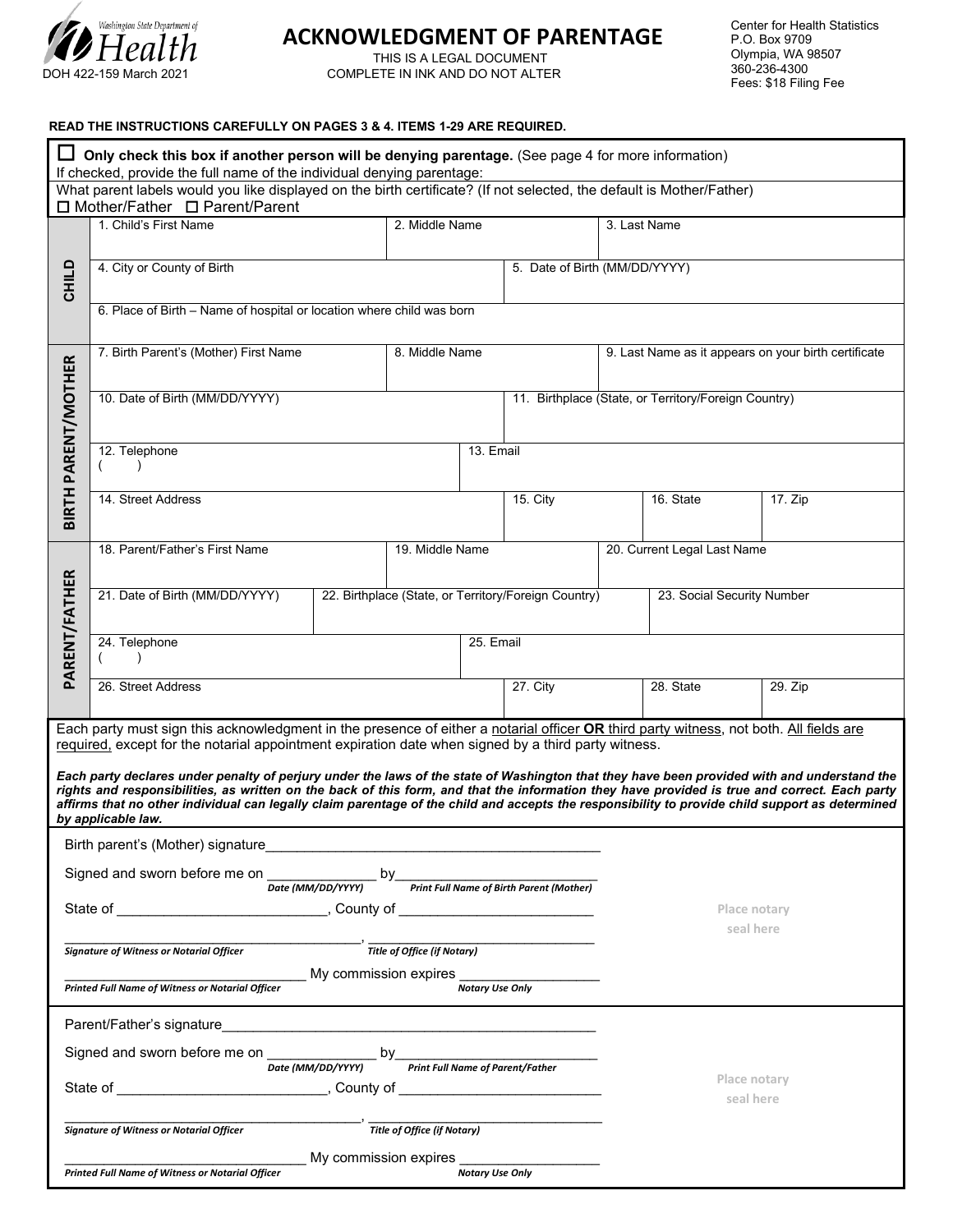

Center for Health Statistics P.O. Box 9709 Olympia, WA 98507 360-236-4300 Fees: \$18 Filing Fee THIS IS A LEGAL DOCUMENT

## **STATEMENTS OF ACKNOWLEDGMENT**

By signing this form, you declare under penalty of perjury under the laws of Washington State that you understand the following:

- − The Acknowledgment of Parentage (AOP) is a legally binding form. The legal basis for this form are chapters 26.26A and 26.26B of the Revised Code of Washington (RCW).
- This form is voluntary and does not require a court proceeding. Alternatively, you may choose to establish parentage through state or tribal court.
- You have the right to talk with an attorney before signing this form. If you do not understand this information or have further questions, you should talk to an attorney.
- − You have received oral information about your rights and responsibilities by doing one of the following: (1) watched a video, (2) listened to a phone message by calling 1-800-356-0463, or (3) speaking with a hospital employee or attorney.
- − Once the AOP is signed and filed with Department of Health, Center for Health Statistics, the parent's name will be added to the child's birth record (RCW 26.26A.200 and 26.26A.215).
- − Once the AOP is signed, both parents will be legally responsible for financially supporting this child.
- − If you are not sure that you are the parent of the child and the child resides in Washington State, you may open a child support case with the Division of Child Support (DCS). In most cases, you will be required to submit to genetic tests to decide parentage. The genetic parent may be responsible for the costs of the test. To locate the DCS office nearest to you, call **1-800-442-5437**. You can find additional information about parentage establishment in the booklet entitled "Establish Parentage for Your Child's Sake." It is available at hospitals, birthing centers, and DCS offices (RCW 26.26A.300 through 26.26A.515).
- Both parties affirm that no other individual can legally claim parentage for this child. If there is an individual that is an alleged genetic parent or presumed parent and does not file a Denial of Parentage (DOP), this AOP is void.
- − Any individual who signed an AOP or Denial of Parentage (DOP) may change their mind and rescind (which means to revoke or cancel). To rescind, a Rescission of Parentage form must be filed with the Department of Health, Center for Health Statistics within a maximum of **60 days** after the AOP or DOP is filed **or** before the first court proceeding, which ever happens first (RCW 26.26A.235).
- A challenge to either an AOP or a DOP after the period for rescission has passed is permitted only for limited reasons including fraud, duress, or factual mistake. It must be brought to Superior Court and the challenger has the burden of proof. A challenge must be brought within 4 years from the date the AOP is filed with the Department of Health, Center for Health Statistics (RCW 26.26A.235 through 26.26A.245).
- − Only a court may determine custody and visitation issues for the child. Either parent may ask Superior Court to make residential provisions or a parenting plan after the 60-day rescission period has elapsed. The court may require the parent to pay costs (RCW 26.26A.400 through 26.26A.515).
- For the purpose of this form, "witnessed" means at least one individual who is authorized to sign has signed a record to verify that the individual personally observed a signatory sign the record (RCW 26.26A.010(23)). A person signing the witnessed statement must be at least 18 years of age and not related by blood or marriage to the individuals who sign a voluntary acknowledgment of parentage, denial of parentage, or rescission of parentage form.
- − "Notarial officer" means a notary public or other individual authorized to perform a notarial act (RCW 42.42.010(9)).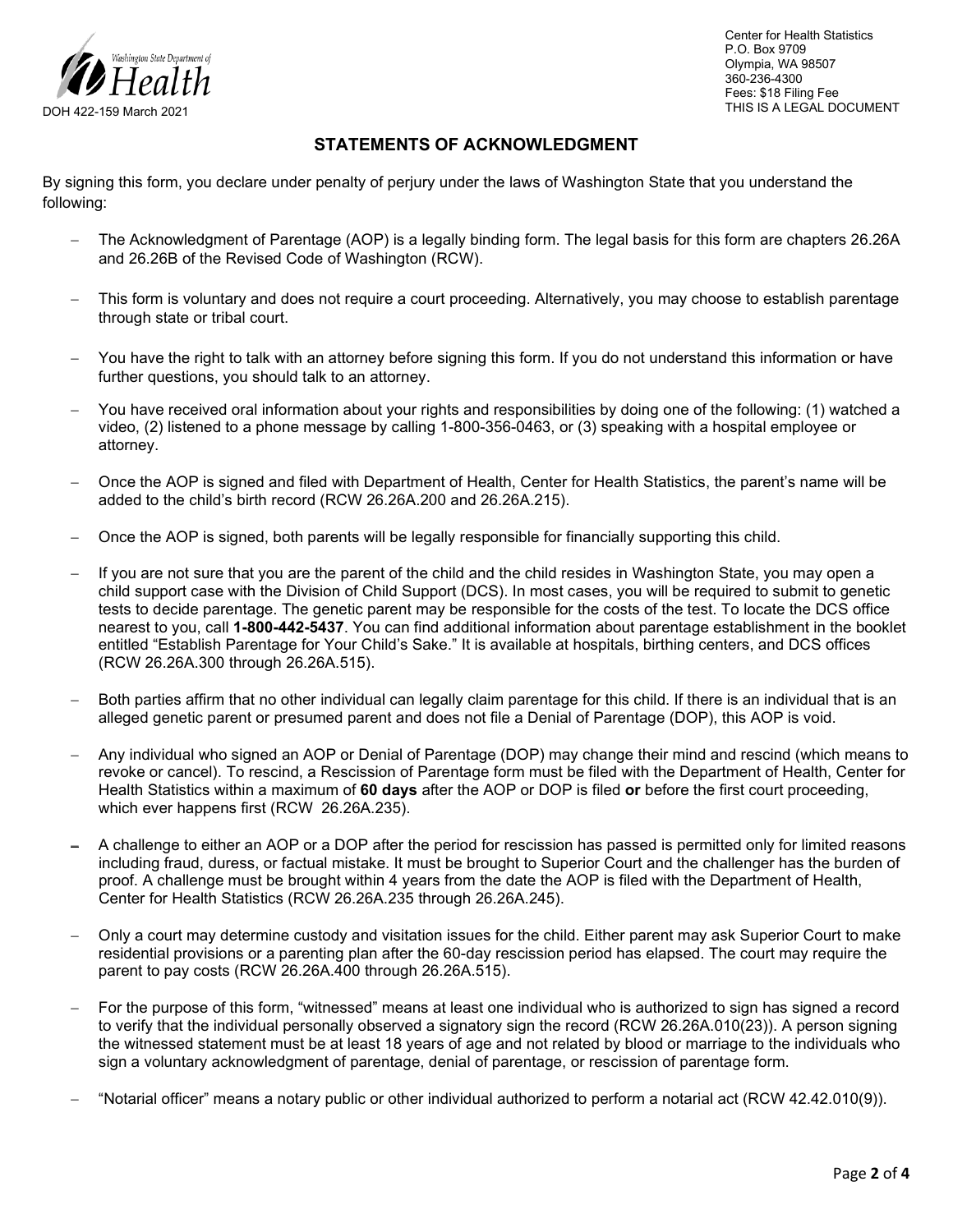

Center for Health Statistics P.O. Box 9709 Olympia, WA 98507 360-236-4300 Fees: \$18 Filing Fee THIS IS A LEGAL DOCUMENT

## **INSTRUCTIONS FOR ACKNOWLEDGMENT OF PARENTAGE FORM**

Each parent should carefully read these instructions before completing and signing the Acknowledgment of Parentage (AOP) form. The AOP must be either notarized **or** witnessed by a third party, not both, to be filed with the Department of Health, Center for Health Statistics. **We cannot file forms with missing information and will return the forms to the birth parent/mother.**

#### **Instructions for completing the AOP:**

- Each parent must sign page 1 in the presence of a notary **or** third party witness.
- The third party witness **or** notary must sign, print their name, and date on page 1.
- Submit completed AOP with a **non-refundable** \$18 check or money order payable to DOH. (No payment is required when parents return this AOP to the hospital within **5** days of birth. The hospital must submit the AOP within 10 days to DOH.)
- $\Box$  If you want to order a birth certificate with both parents listed, you must submit a [Certificate Order Form](https://www.doh.wa.gov/Portals/1/Documents/Pubs/422-182-BirthCertificateOrderForm.pdf) and all required documents referenced on the Certificate Order form instructions page, as well as a \$25 check or money order payable to DOH.
- $\square$  Send all forms and payments to:

Department of Health Center for Health Statistics PO Box 9709 Olympia, WA 98507

**What is an AOP?** An AOP is a legal form used to add a second parent to a child's birth certificate. By filing this form, you establish a parent – child relationship or "parentage."

**When can an AOP be used?** An AOP can only be used if:

- Everyone agrees,
- − No other person claims to be the parent of the child.

**Who can Sign an AOP?** An AOP must be signed by the mother/birth parent and the second parent/father of the child. You and the mother/birth parent of the child can use the AOP form if any of the following situations apply:

- − If you are the genetic father/parent of the child, but have never married the mother/birth parent.
- − If you are or were married to the mother/birth parent anytime during the pregnancy, but are not listed on the birth certificate.
- − If you married the mother/birth parent after the child was born.
- − If you lived in the same household with the child for the first 4 years of their life and consider the child as your own.
- − If you and the mother/birth parent conceived the child through assisted reproduction.

**Do I need a notary or a witness?** Yes. Each parent must choose to sign the AOP in front of either a notary **OR** a witness. The notary or witness must also complete the signature block. Common notary locations include hospitals, local banks, title companies, and attorneys/county clerks. A person signing the witnessed statement must be at least 18 years of age and not related by blood or marriage to the individuals who sign an AOP form. The local child support offices will serve as witnesses. Center for Health Statistics staff will not serve as witnesses.

### **How do I change my child's last name?**

You have 1 year from the date the AOP is filed to submit an Affidavit for Correction form to change your child's last name. You can change it to either parents' name on the AOP, any combination of either parents' last names, or hyphenated. You can only make this change once. Both parents listed on the AOP must sign the form. You can send the Affidavit for Correction form separately or together with an AOP form to the Department of Health. There is no additional fee. If the child is 18 years or older, a court order is required to change the child's name.